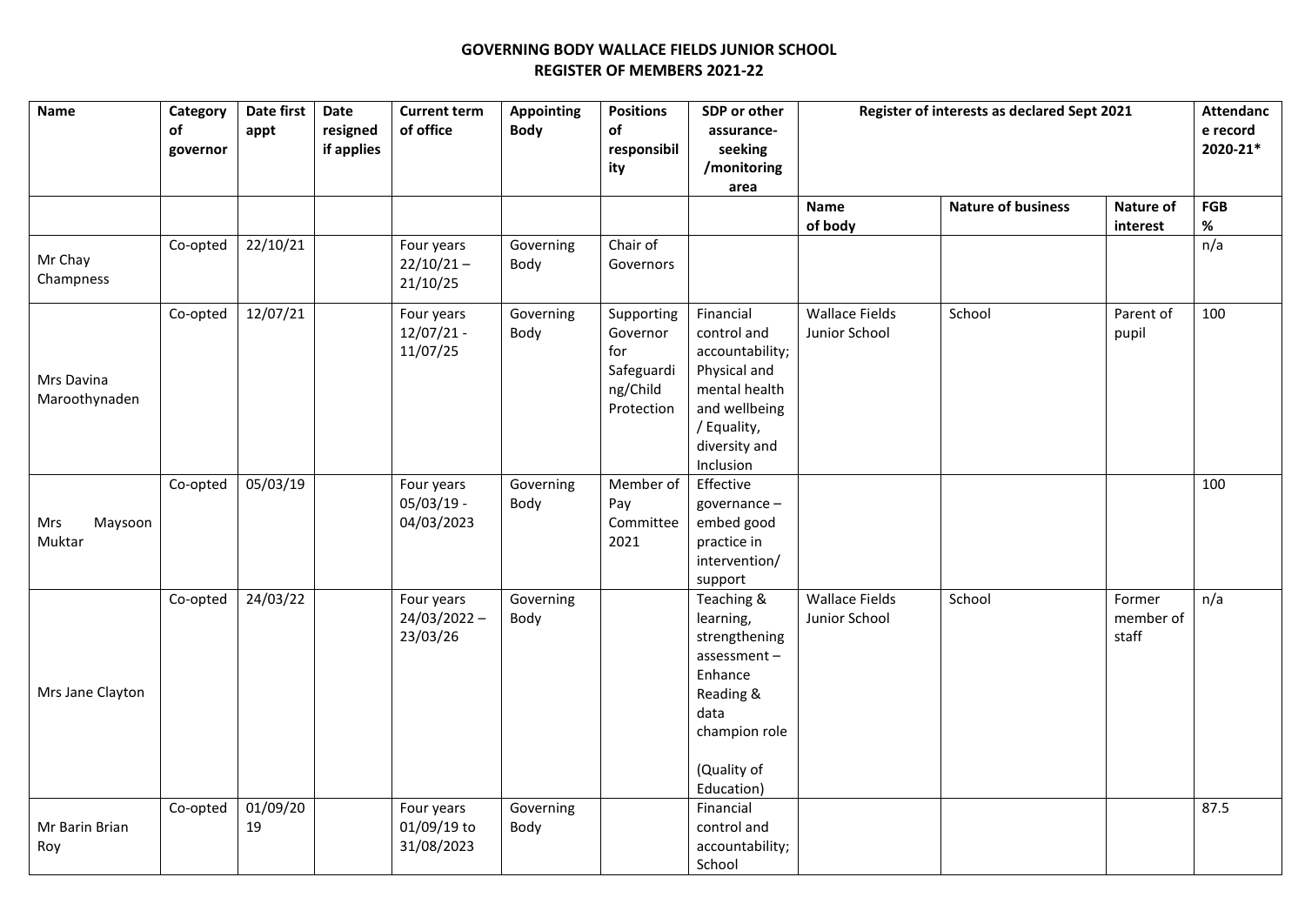|                          |                    |                |                                           |                           |                                                                       | environment                                                                                                                                                     |                                                                                                                                             |                                                             |                                                                                                                                                   |      |
|--------------------------|--------------------|----------------|-------------------------------------------|---------------------------|-----------------------------------------------------------------------|-----------------------------------------------------------------------------------------------------------------------------------------------------------------|---------------------------------------------------------------------------------------------------------------------------------------------|-------------------------------------------------------------|---------------------------------------------------------------------------------------------------------------------------------------------------|------|
| Mr Paul Satchell         | Co-opted           |                | Four years<br>01/09/2019<br>to 31/08/2023 | Governing<br>Body         | Joint Vice<br>Chair<br>(appointed<br><b>July 21)</b>                  | School<br>environment                                                                                                                                           |                                                                                                                                             |                                                             |                                                                                                                                                   | 87.5 |
| Mr Paul Stokes           | LA                 |                | Four years<br>04/11/21 to<br>03/11/25     | Governing<br>Body         | Chair Pay<br>Committee<br>2021<br>Member,<br>HT<br>Appraisal<br>panel | Compliance,<br>including<br>website, social<br>media,<br>policies, GDPR                                                                                         | Woodcote (Epsom)<br><b>Residents Society</b><br>Civic Society                                                                               | <b>Residents Assoc</b><br>Local heritage society            | Member<br>Member                                                                                                                                  | 87.5 |
| Vacancy                  | Parent             |                |                                           |                           |                                                                       |                                                                                                                                                                 |                                                                                                                                             |                                                             |                                                                                                                                                   |      |
| Mrs Ni Hamblin           | Parent             | 22/05/20<br>19 | Four years<br>$22/05/19 -$<br>21/05/2023  | Elected by<br>parent body | Lead<br>Governor<br>for<br>Safeguardi<br>ng/Child<br>Protection       | Safeguarding<br>& Prevent                                                                                                                                       |                                                                                                                                             |                                                             |                                                                                                                                                   | 62.5 |
| Mr Christian<br>Kingsley | Parent             | 11/12/20       | Four years<br>11/12/20 to<br>10/12/24     | Elected by<br>parent body |                                                                       | Teaching &<br>learning,<br>strengthening<br>assessment-<br>Enhance<br>Reading &<br>data<br>champion role<br>Quality of<br>Education,<br>including<br>curriculum | <b>Wallace Fields</b><br>Junior School<br><b>Wandle Learning</b><br>Trust<br>Chestnut Grove<br>Academy<br>Wandsworth Pupil<br>Referral Unit | School<br><b>Academy Trust</b><br>Academy<br>School/<br>PRU | Parent of<br>pupil<br>Executive<br>Headteach<br>er;<br>Director;<br>Trustee;<br>Accounting<br>officer<br>Governor/<br>Head<br>teacher<br>Governor | 100  |
| Mr Gareth More           | Parent<br>governor | 09/07/21       | Four years<br>09/07/21 to<br>08/07/25     | Elected by<br>parent body | Joint Vice<br>Chair of<br>Governors                                   | Financial<br>control and<br>accountability;                                                                                                                     | <b>Wallace Fields</b><br>Junior School                                                                                                      | School                                                      | Parent of<br>pupil                                                                                                                                | 100  |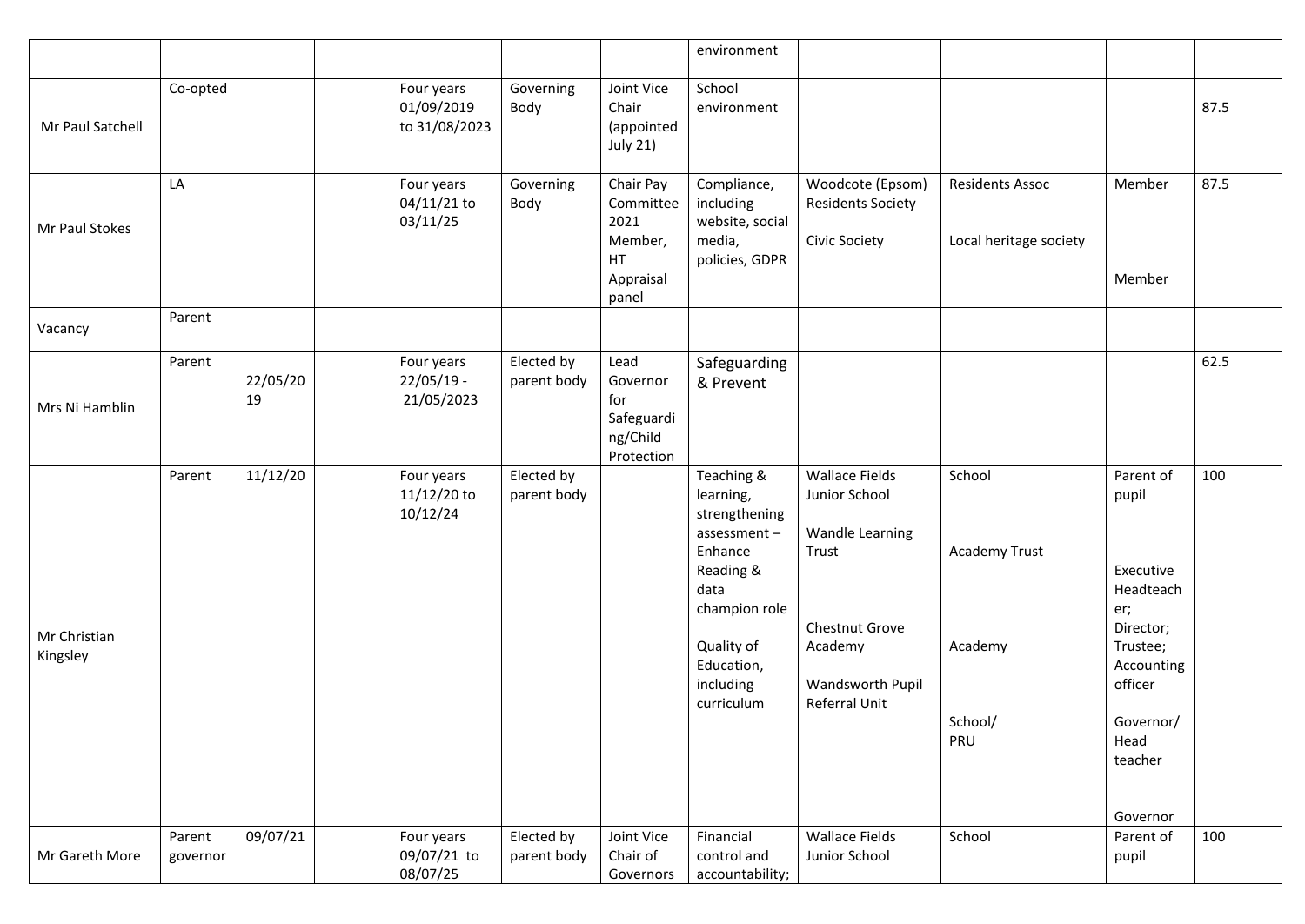|                                                       |           |          |              |             | (appointed<br>Oct 2021); | Teaching &           |                           |             |           |          |
|-------------------------------------------------------|-----------|----------|--------------|-------------|--------------------------|----------------------|---------------------------|-------------|-----------|----------|
|                                                       |           |          |              |             |                          | learning,            |                           |             |           |          |
|                                                       |           |          |              |             |                          | strengthening        |                           |             |           |          |
|                                                       |           |          |              |             |                          | assessment-          |                           |             |           |          |
|                                                       |           |          |              |             |                          | Enhance              |                           |             |           |          |
|                                                       |           |          |              |             |                          | Reading &            |                           |             |           |          |
|                                                       |           |          |              |             |                          | data                 |                           |             |           |          |
|                                                       |           |          |              |             |                          | champion role        |                           |             |           |          |
|                                                       |           |          |              |             |                          | (Quality of          |                           |             |           |          |
|                                                       |           |          |              |             |                          | Education)           |                           |             |           |          |
|                                                       |           |          |              |             |                          |                      |                           |             |           |          |
|                                                       | Parent    | 22/10/21 | Four years   | Elected by  |                          | Shadow/              | <b>Wallace Fields</b>     | School      | Parent of | n/a      |
|                                                       | governor  |          | $22/10/21 -$ | parent body |                          | incoming             | Junior School             |             | pupil     |          |
| Mrs Sarah                                             |           |          | 21/10/25     |             |                          | Lead<br>Governor for |                           |             |           |          |
| Watson                                                |           |          |              |             |                          | special needs        | 3rd Epsom Scouts<br>Group | Scout group |           |          |
|                                                       |           |          |              |             |                          | Looked after         |                           | (voluntary) | Executive |          |
|                                                       |           |          |              |             |                          | children and         |                           |             | trustee   |          |
|                                                       |           |          |              |             |                          | pupil premium        |                           |             |           |          |
|                                                       | Head      | 01/09/13 |              | Ex officio  |                          |                      | <b>Wallace Fields</b>     | School      | Head      | $100***$ |
| Mr Stephen Lee                                        | Teacher   |          |              |             |                          |                      | Junior School             |             | teacher   |          |
|                                                       | Staff     |          |              |             |                          |                      |                           |             |           |          |
| Vacancy                                               |           |          |              |             |                          |                      |                           |             |           |          |
| Associate members *                                   |           |          |              |             |                          |                      |                           |             |           |          |
|                                                       | Associate | 01/09/20 |              | Appointed   |                          |                      | <b>Wallace Fields</b>     | School      | Staff     | 75       |
| Mrs Linda Boddy                                       | member    | 19       |              | by the      |                          |                      | Junior School             |             | member    |          |
|                                                       |           |          |              | Governing   |                          |                      |                           |             |           |          |
|                                                       |           |          |              | Body        |                          |                      |                           |             |           |          |
| Governors who have stepped down in the last 12 months |           |          |              |             |                          |                      |                           |             |           |          |
|                                                       |           |          |              |             |                          |                      |                           |             |           |          |
|                                                       | Associate | 21/10/21 | One year     | Appointed   |                          | Teaching &           | <b>Wallace Fields</b>     | School      | Former    | n/a      |
|                                                       | member    |          | $21/10/21 -$ | by the      |                          | learning,            | Junior School             |             | member of |          |
|                                                       |           |          | 20/10/22     | Governing   |                          | strengthening        |                           |             | staff     |          |
|                                                       |           |          |              | Body        |                          | assessment-          |                           |             |           |          |
| Mrs Jane Clayton                                      |           |          |              |             |                          | Enhance              |                           |             |           |          |
|                                                       |           |          |              |             |                          | Reading &<br>data    |                           |             |           |          |
|                                                       |           |          |              |             |                          | champion role        |                           |             |           |          |
|                                                       |           |          |              |             |                          |                      |                           |             |           |          |
|                                                       |           |          |              |             |                          | (Quality of          |                           |             |           |          |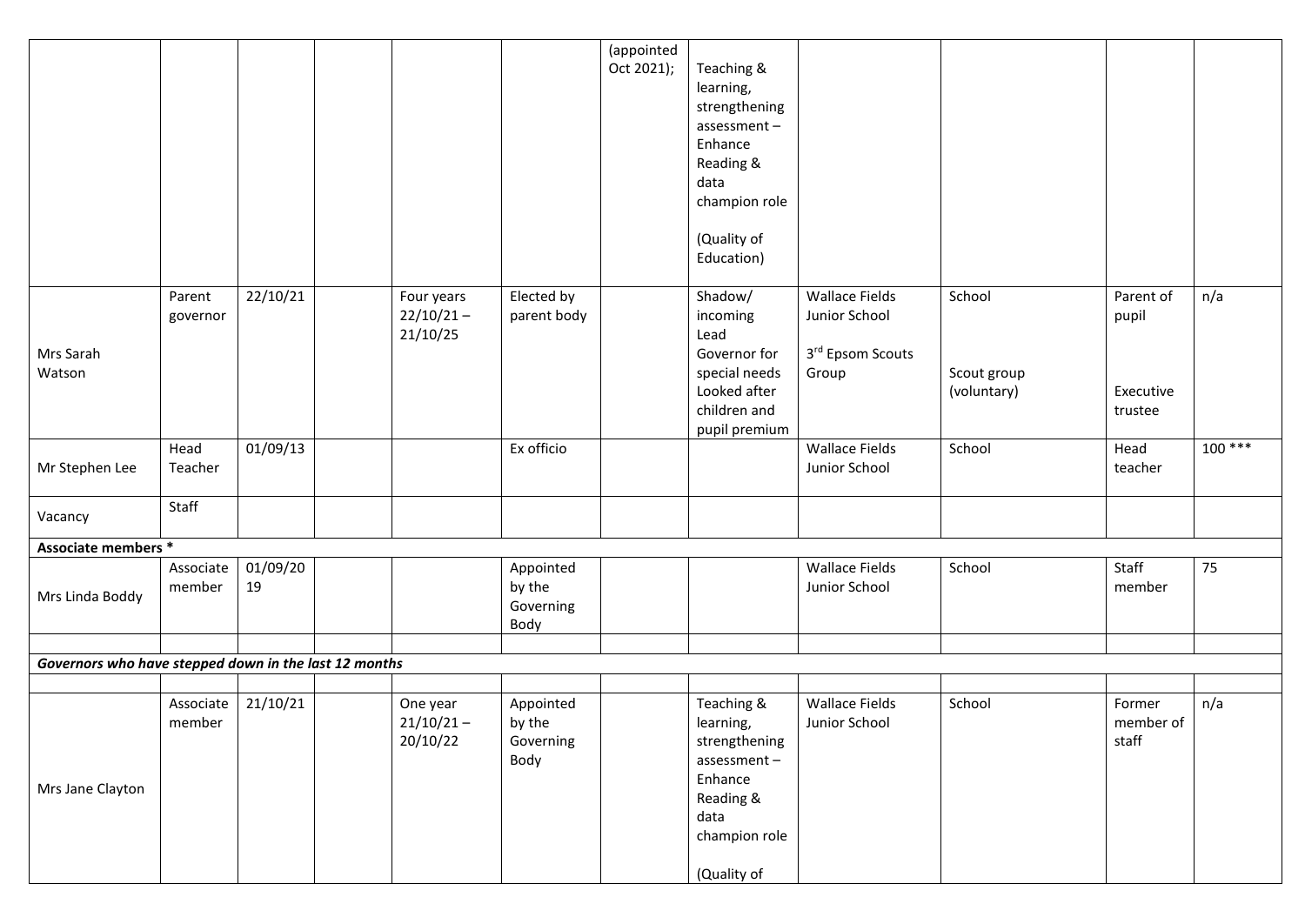|                |          |           |          |               |             |                   | Education)    |                          |                        |           |      |
|----------------|----------|-----------|----------|---------------|-------------|-------------------|---------------|--------------------------|------------------------|-----------|------|
|                | Parent   | 28/03/20  |          | Four years    | Elected by  | Lead              | Physical and  |                          |                        |           | 75   |
|                |          | 18        |          | $28/03/18 -$  | parent body | Governor          | mental health |                          |                        |           |      |
|                |          |           |          | 27/03/2022    |             | for special       | and wellbeing |                          |                        |           |      |
|                |          |           |          |               |             | needs             | / Equality,   |                          |                        |           |      |
| Mrs Ann-       |          |           |          |               |             | Looked            | diversity and |                          |                        |           |      |
| Margaret       |          |           |          |               |             | after             | Inclusion     |                          |                        |           |      |
| Farquhar       |          |           |          |               |             | children          |               |                          |                        |           |      |
|                |          |           |          |               |             | and pupil         |               |                          |                        |           |      |
|                |          |           |          |               |             | premium           |               |                          |                        |           |      |
|                |          |           |          |               |             |                   |               |                          |                        |           |      |
|                | Co-opted | 01/09/15  | 15/02/22 | Four years    | Governing   |                   | Effective     |                          |                        |           | 75   |
|                |          |           |          | 1/09/2019     | Body        |                   | governance-   |                          |                        |           |      |
| Dr Andrew      |          |           |          | 31/08/2023    |             |                   | embed good    |                          |                        |           |      |
| Norman         |          |           |          |               |             |                   | practice in   |                          |                        |           |      |
|                |          |           |          |               |             |                   | intervention/ |                          |                        |           |      |
|                |          |           |          |               |             |                   | support       |                          |                        |           |      |
|                | Co-opted |           | 21/10/21 | Four years    | Governing   | Member of         |               | Woodcote (Epsom)         | <b>Residents Assoc</b> | Member    | 87.5 |
|                |          |           |          | 01/09/2019    | Body        | Pay               |               | <b>Residents Society</b> |                        |           |      |
|                |          |           |          | 31/08/2023    |             | Committee         |               |                          |                        |           |      |
| Mr Paul Stokes |          |           |          |               |             | 2020              |               | Civic Society            | Local heritage society |           |      |
|                |          |           |          |               |             |                   |               |                          |                        | Member    |      |
|                | LA       | 28/11/20  | 10/10/21 | Four years to | Governing   | Chair of          |               | <b>Wallace Fields</b>    | School                 | Parent of | 100  |
|                |          | 16        |          | 19/05/2024    | Body        | Governing         |               | Junior School            |                        | pupil     |      |
|                |          | (elected  |          |               |             | Body (from        |               |                          |                        |           |      |
|                |          | as parent |          |               |             | December          |               |                          |                        |           |      |
|                |          | governor  |          |               |             | 2018)             |               |                          |                        |           |      |
|                |          |           |          |               |             | Member of         |               |                          |                        |           |      |
| Mr Anthony     |          |           |          |               |             | Pay               |               |                          |                        |           |      |
| Mollet         |          |           |          |               |             | Committee         |               |                          |                        |           |      |
|                |          |           |          |               |             | 2020              |               |                          |                        |           |      |
|                |          |           |          |               |             | Member of         |               |                          |                        |           |      |
|                |          |           |          |               |             | <b>HT</b>         |               |                          |                        |           |      |
|                |          |           |          |               |             | Appraisal         |               |                          |                        |           |      |
|                |          |           |          |               |             | <b>Panel 2020</b> |               |                          |                        |           |      |
|                |          |           |          |               | Governing   | Vice Chair        |               |                          |                        |           | 75   |
|                |          |           |          | 19/03/21      | Body        | of                |               |                          |                        |           |      |
|                |          |           |          |               |             | Governing         |               |                          |                        |           |      |
| Mrs Patricia   |          |           |          |               |             | Body (from        |               |                          |                        |           |      |
| Crawford       |          |           |          |               |             | December          |               |                          |                        |           |      |
|                |          |           |          |               |             | 2018)             |               |                          |                        |           |      |
|                |          |           |          |               |             | Additional        |               |                          |                        |           |      |
|                |          |           |          |               |             | Lead              |               |                          |                        |           |      |